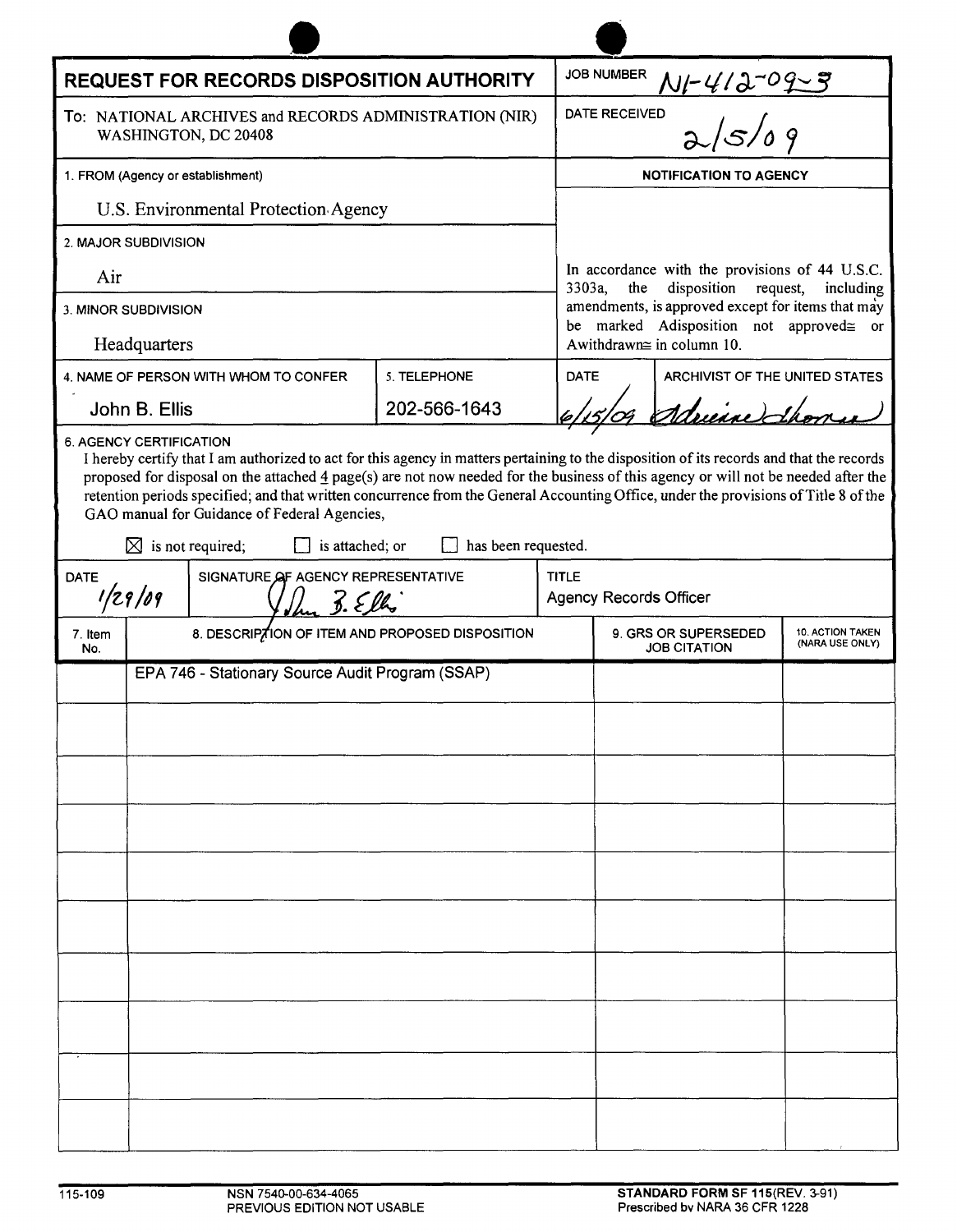This schedule is in development. It may not be used to retire or destroy records. If you have any questions, please contact the Records Help Desk.

# **EPA Records Schedule 746**

Status: Development, *0113112009*

Title: Stationary Source Audit Program (SSAP)

Program: Air

Applicability: Headquarters

Function: 108-025-01-01 - Manage State and Local Air Quality

# NARA Disposal Authority:

This schedule authorizes the disposition of the record copy in any media (media neutral), excluding any records already in electronic form. Records designated for permanent retention must be transferred to the National Archives in accordance with NARA standards at the time of transfer.

• Pending

# Description:

The Stationary Source Audit Program (SSAP) is a database that allows federal, state and local regulatory agencies to order audit samples for compliance testing and report their results to EPA. The regulatory agencies key the data into the system and can get pass/fail results as well as print a variety of reports. The database was created in 2000 and includes data from 1984 to the present.

# Disposition Instructions:

Non- racard

CENTRAL

Electronic software program

The Office of Air and Radian Strategy of Air Quality Planning and Standards, Air Quality Assessment Division, Measurement Technology Group is exponsible for the disposition of this item.

- Disposable
- Destroy when no longer needed to ensure access to, and use of, the electronic recor the authorized retention period.

**bi** Input

- **Varies**
- Follow instructions for  $EPA$  17

Item c: Electronic data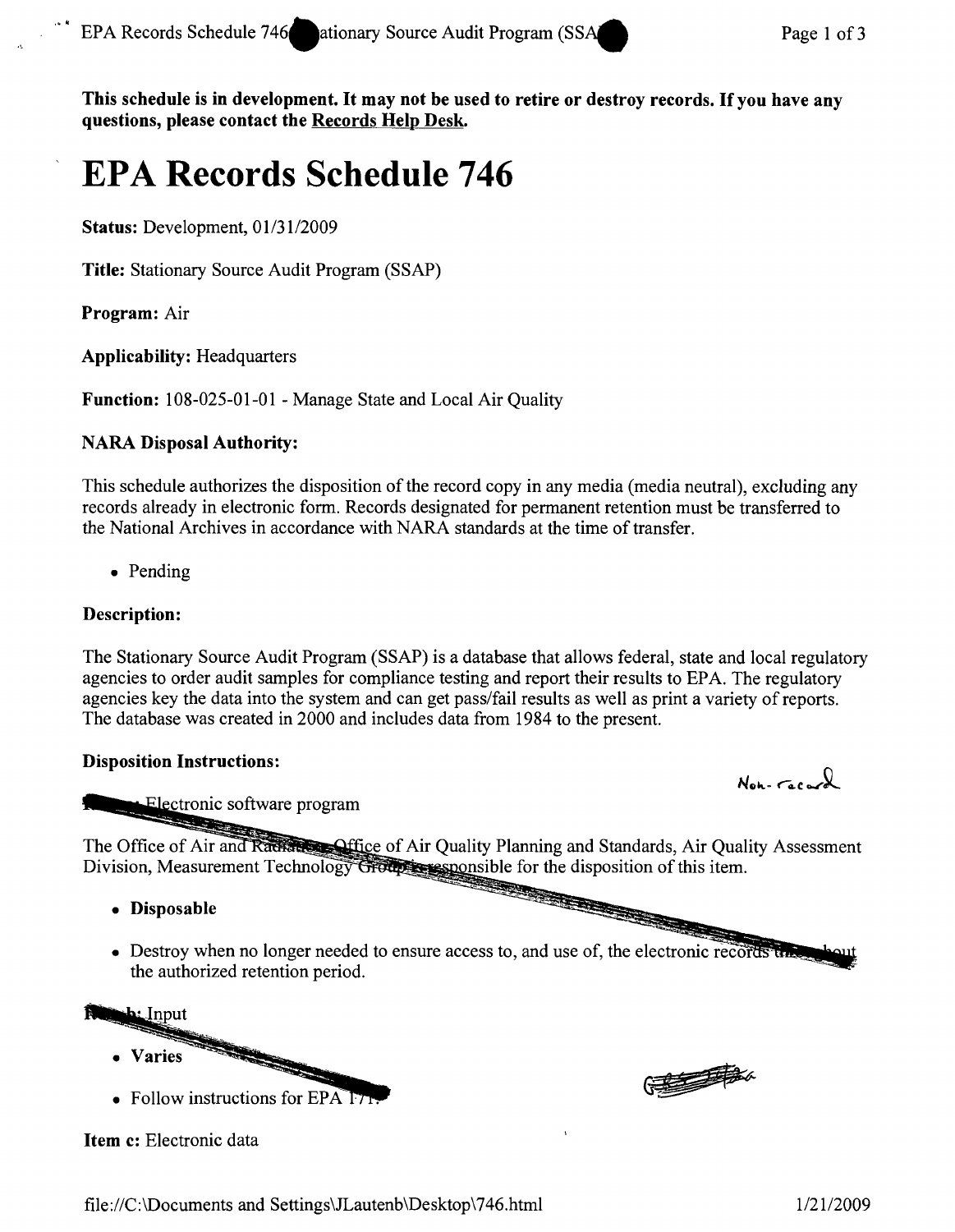The Office of Air and Radiation, Office of Air Quality Planning and Standards, Air Quality Assessment Division, Measurement Technology Group is responsible for the disposition of this item.

### **• Disposable**

• Delete when superseded or obsolete.

# **Remote Output and reports**

- **• Varies**
- File with related records and follow instructions for the related records.

#### Lem<sub>e:</sub> System documentation

The Office of Air and Radia son. Office of Air Quality Planning and Standards, Air Quality Assessment Division, Measurement Technology Greens is responsible for the disposition of this item.

- **• Disposable**
- Follow instructions for EPA 304, item a(1).

#### **Guidance:**

#### **Reasons for Disposition:**

The database provides a centralized point for audit sampling for compliance testing for stakeholders. Retention meets program needs. '

#### **Custodians:**

Office of Air and Radiation, Office of Air Quality Planning and Standards, Air Quality Assessment Division, Measurement Technology Group *Measurement* Technology Group  $\gamma \, \eta_{1} = \frac{1}{4} \gamma \, \chi$ 

- **• Contact:** Candace Sorrell
- **• Telephone:** 919-541-1064

#### **Related Schedules:**

EPA 171, EPA 304

# **Previous** NARA **Disposal Authority:**

None

**Entry:** *07/03/2008*

# **EPA Approval:** Pending

 $\frac{1}{2}$